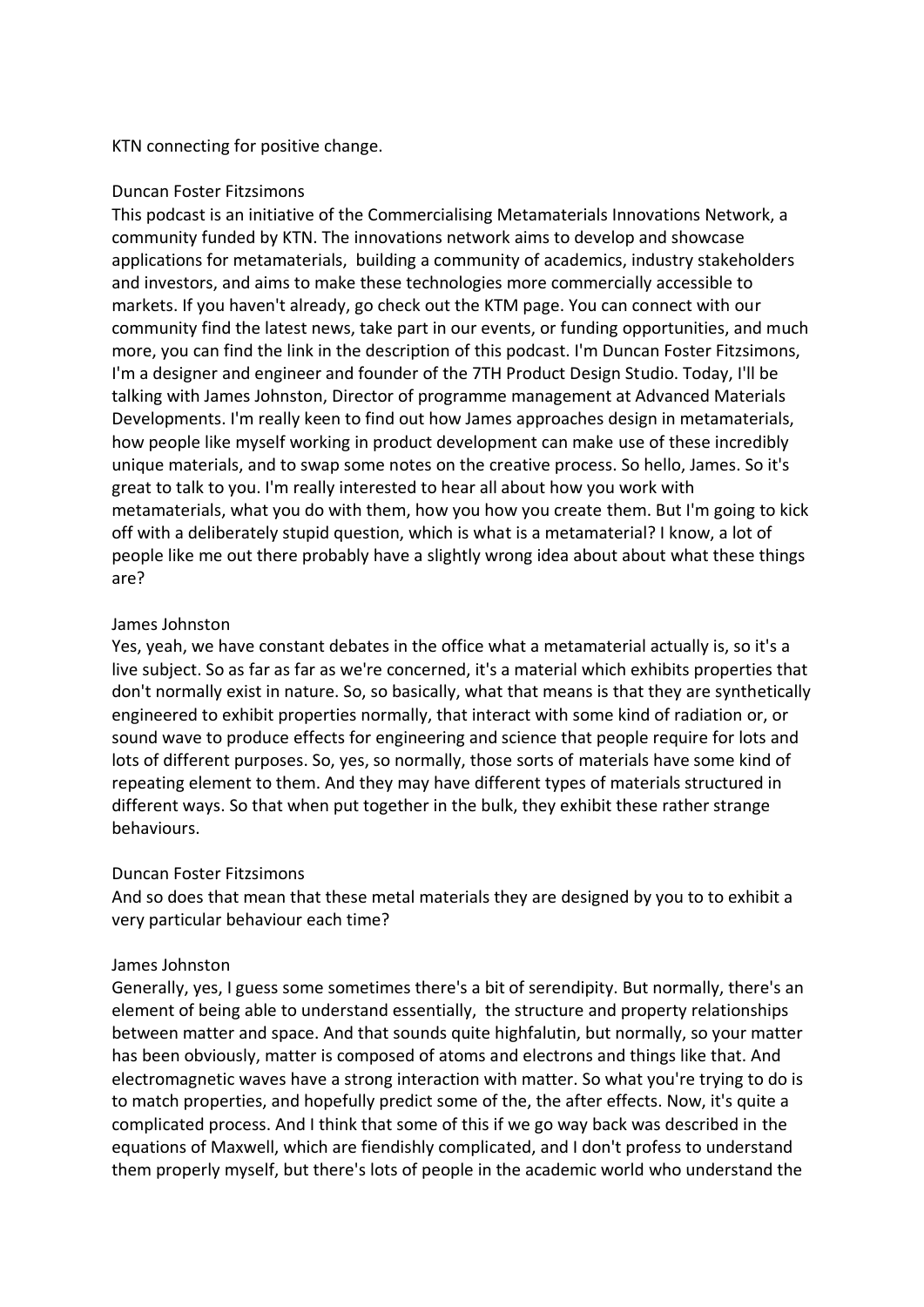interaction of light or electromagnetic radiation and matter. So designing these things is quite a complicated process.

## Duncan Foster Fitzsimons

And with your work at AMD Nano, is there a particular type of material, type of application scale of metamaterial that you guys specialise in and are particularly focused on?

# James Johnston

Yes. So, we have, generally, we kind of pitch ourselves as addressing most of the electromagnetic spectrum. So we have, what I would say is two platforms. So we are specialists in 2d nanomaterials. So things like graphene, and other 2d materials. And we also have our, what's called polymer opals or photonic crystal platforms. So there's two different, we have two different streams of technologies that that we do. So most of what we do in the graphene area is pretty much to do with the kind of lower end of the electromagnetic spectrum. So we do everything from modifying the emissivity of surfaces, we can also print shapes that interact with radio waves. And then our other technology platform, which is the photonic crystals, were able to modify the properties of reflected or absorbed light. So we, we spent quite a lot of time, n fact, most of our time tuning those structures and materials to give us the properties that we want. So we're balancing lots of things between how you synthesise these structures versus how thick they are. And what other composites are present around these structures.

# Duncan Foster Fitzsimons

Is it fair to say, that sounds to me like a lot of it is, is on a very thin layer or surface layer, is that correct? And then you're looking at how it interacts with other layers, that it's layered, like a sandwich between or put on top of.

# James Johnston

Yes, so certainly, in terms of, say, our RF metamaterials, we would say print those and structure them onto another surface. Now you can layer those structures up in various ways and tune things like the material permittivity, which will modify things, you can also vary things like the shape of the thing that you've printed. So lots of people do repeating arrays, and you can you can print those in different manners. Now, the photonic crystal is more of a thicker material, I would say, although it can go very thin. So what we tend to do there is try to make kind of thicker crystals. So in that sense, we're tuning the additives that go into these photonic crystals. So we have a patent pending system from the University of Surrey, that we can exploit and we're constantly looking at modifying those materials to make the effects that we want.

### Duncan Foster Fitzsimons

And when you when you say a thick material, I suspect it's a lot thinner than what I usually call a thick material.

# Unknown Speaker

Yes. Now, we're not talking centimetres or millimetres here. So this is always the confusion, somebody's thick is another person's thin. So you're absolutely right, you kind of need to think about the length scales of some of these things. So for instance, some of our radio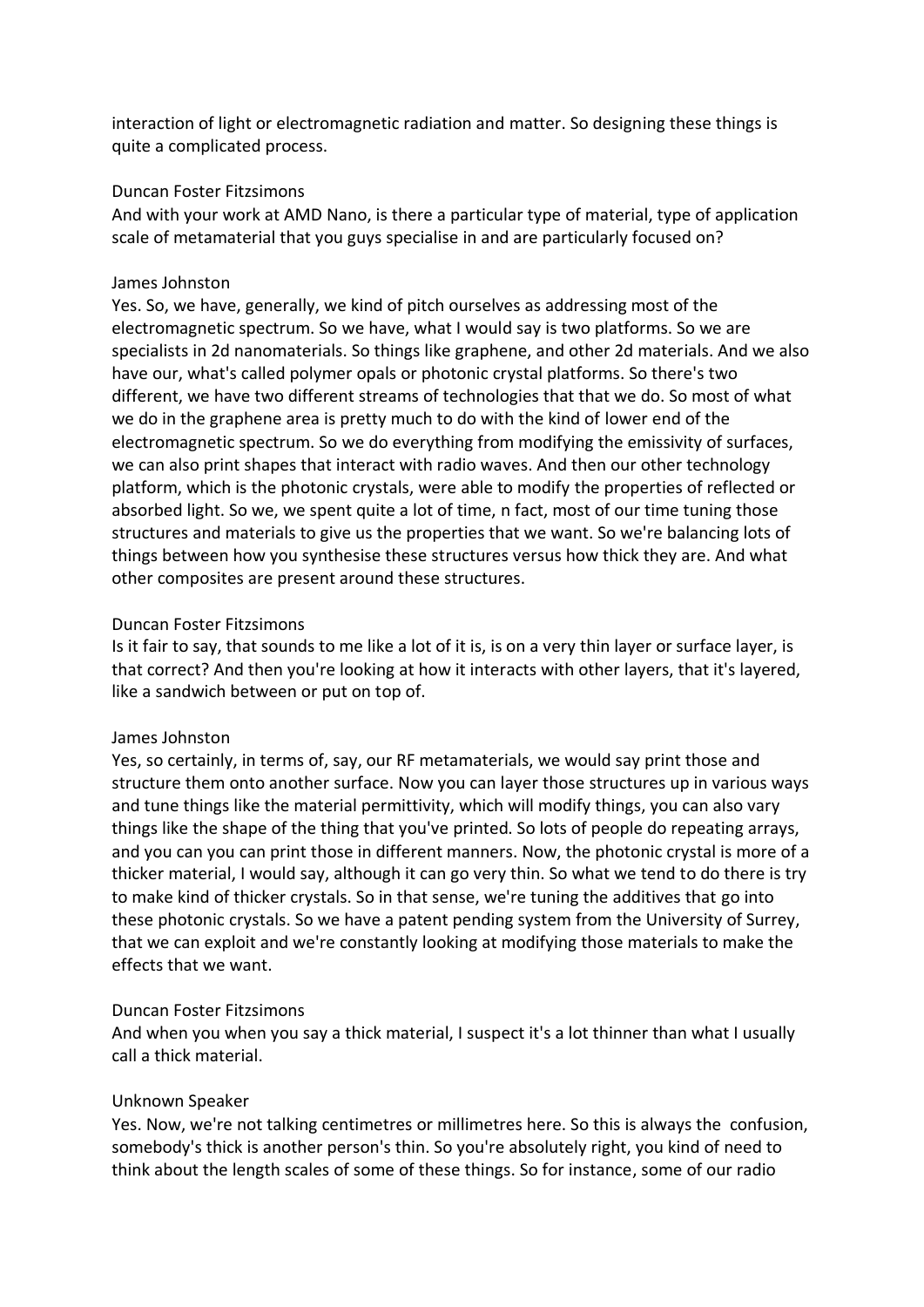materials, they're actually quite thick, they might be I don't know, between 50 and 100 microns, which is normally about the width of a human hair. And then other structures which we have made in the lab using techniques like Landwehr Blodgett films, which are very, very thin indeed, those could, those could be 100 or so nanometers. So they're very, very thin. But if photonic crystals could be made, I don't know, a few hundred microns, so probably about the thickness of a piece of paper or a piece of card or something like that. But I'm well aware that there are, you know, other metal materials and structures that are much bigger than that. And you might use 3d printing, for instance, or injection moulding for those macro structures,

### Duncan Foster Fitzsimons

We'll come onto this a little bit later, I assume there's a certain number of limited processes available to produce these. Yeah, okay. So one of the things, I'd like to ask is, is, so in my line of work, in product development, I'd say nearly every project we ever work on, we're either trying to solve a problem for someone, so someone needs something to work and it doesn't work. So we need to create a mechanism or something to achieve that. Or we're talking to someone who has an opportunity, you know, there's a market gap or something and we're, from a clean sheet, trying to create a new product or a new object that meets that need. Is it a similar thing from your side? Are you always responding to a particular problem that needs solving when you're creating a new material? Or are you sometimes exploring promising areas and then looking for opportunities to deploy those new materials?

# James Johnston

Yes. It's a good question. I guess what we have, in terms of our armoury, we have a set of technological solutions, which could be applied in all sorts of ways. And we normally, it's normally within the team, we have some very creative minds that are constantly looking for different application areas. So if I take, for example, our photonic crystals, our Fellowship Award with Izabela Jurewicz we sat down and dreamed up a load of possible applications that could be used. And she's been working on these for 3, 4, 5 years. So it's a case of, I guess, it is inspiration. That's what I'm saying. And then it's, some of it is then driven by the business needs. So we just recently completed something called scaling the edge programme with Belfast University. And this was looking at the market opportunities. So, so we might have a madcap idea, we might have 10 Madcap ideas. But then we've just been through this programme to sift out whether there's actually a market for it or not. So that's what we tend to do. And not every idea is successful. But we generally hear those and ideas from the community, there's kind of themes that people are working on at the moment. So one big area might be for looking at 5G antenna. So there's lots of organisations in the UK looking at those types of things. And metamaterials can have an impact on that area. So we're minded to try and work out some solutions for that.

# Duncan Foster Fitzsimons

And when you see new materials in your space sort of catapulting themselves into market first or coming out of nowhere, and I'm imagining what's the metamaterial equivalent of the iPhone, sort of taking the market by storm? Is that happening? You know, as part of larger development programmes, or is it something that, you know, people are just sort of happening upon by chance? Or or is it where people are pursuing a particular particular sort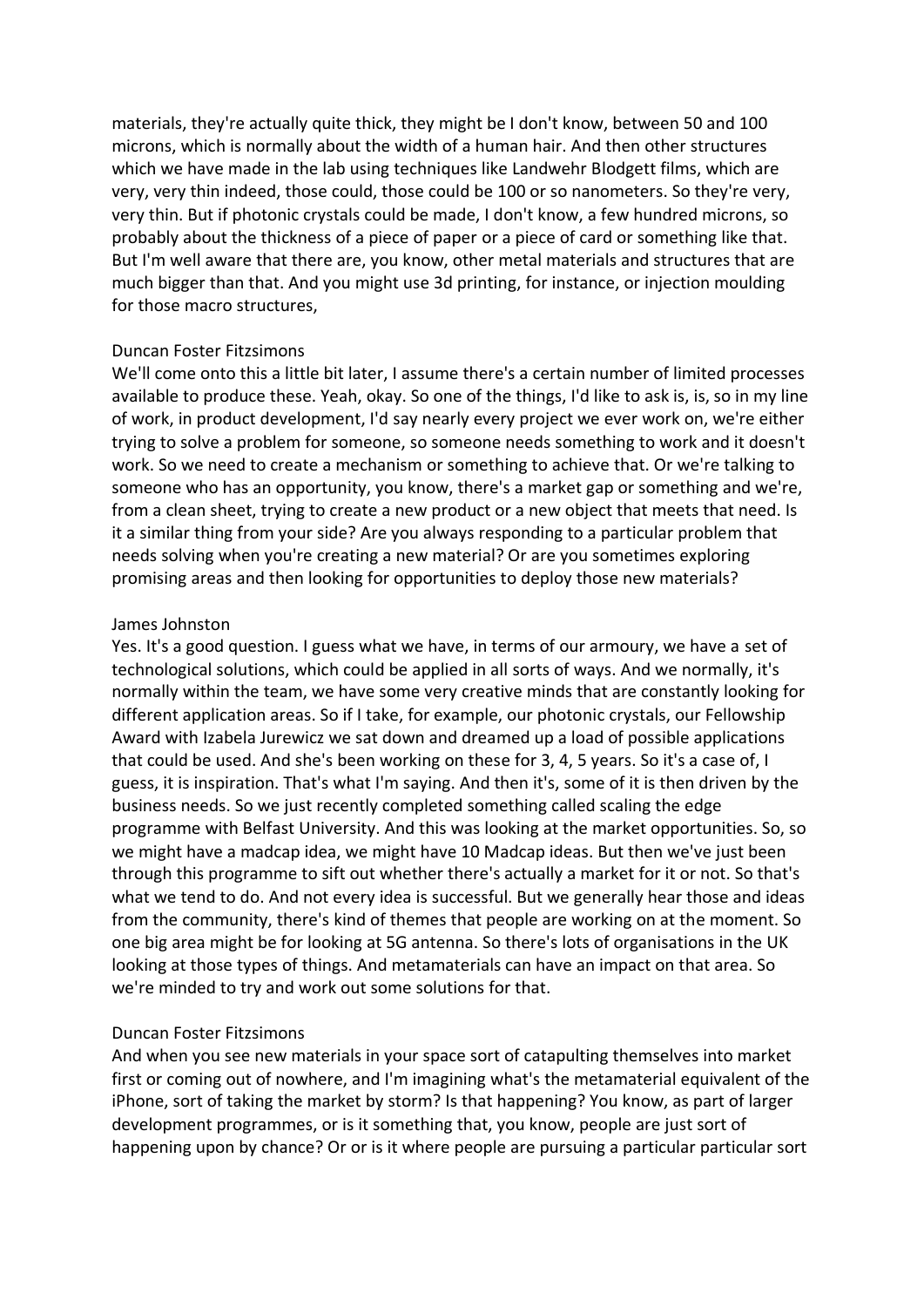of end goal and just just throwing everything at it research wise? Do you see certain strategies that seem to pay off in that way?

## James Johnston

Yeah. Well, I think a lot of very innovative stuff is coming out the universities. So I don't profess to know their minds. And how they inspire themselves to invent these new things. But yeah, it's a combination of kind of finding that there's a lot of very active academic materials research out there. And constantly sifting through those. And yes, there are sort of platforms and ideas that emerge. That you think, Oh, well, actually, we could do quite a lot of that. I guess, the most kind of exciting bit for us is our polymer photonic crystals. So those have emerged in the last 10 years. And those have emerged from very high standard labs. So places like Harvard and MIT, places like that. And Cambridge University. So it's looking at the initial wow factor, and then thinking, Oh, how can we utilise some of this in some in some novel application? So it's, I think a lot of it's from the the academic base, but the issue is, it's how to surface those ideas into industry so that they can pick them up. So sometimes those communities, there needs to be a bridge between those communities.

# Duncan Foster Fitzsimons

So on that front, across a lot of different new technologies, you often see barriers that, you know, hold back technologies from getting into sort of mainstream market applications, until those barriers are suddenly overcome and then they sort of float out into the market. Sometimes that can just be that people don't know these technologies exist, or they haven't seen them be demonstrated in a certain way. Sometimes it can be problems of scalability. You know, you can create something in the lab, but it's difficult to ramp it up to the mass production scales. What do you think from from your side? Are there certain things that apply generally to metamaterials as challenges to overcome next in order to to sort of break open wider scale deployment of these these technologies?

### James Johnston

Yeah, I would probably I would probably agree it's, some of this is coming. But it usually boils down to, can you produce these in sufficient quantity or larger area at a reasonable cost? Reasonable cost is usually the determining factor. One of the huge barriers that I have seen over the years is, is taking something that essentially is some experiments in a fume cupboard or a cleanroom. And trying to scale that into something practical. So sometimes the scale up equipment or machinery doesn't actually exist, so what that means is that you have to invest, there's a there's a significant investment of time and money in equipment and development of manufacturing processes that needs to occur. And that can cost, well, certainly seven figures. Not in all cases. But if you have to put together a significant process that's going to take a lot of time and effort. And industry in academia doesn't have access to all of the pieces of process equipment that it needs to be able to do all of this in one consistent way. It can be quite expensive. Yes.

# Duncan Foster Fitzsimons

But it doesn't sound all bad though, I guess. I mean, is it correct to say that, in theory, it's possible to scale up these processes, but currently expensive. And so there needs to be this sort of, I guess, sort of coming together of a killer application where everyone involved can see it's worth investing in, in order to get to the end result? And then in theory, yeah, that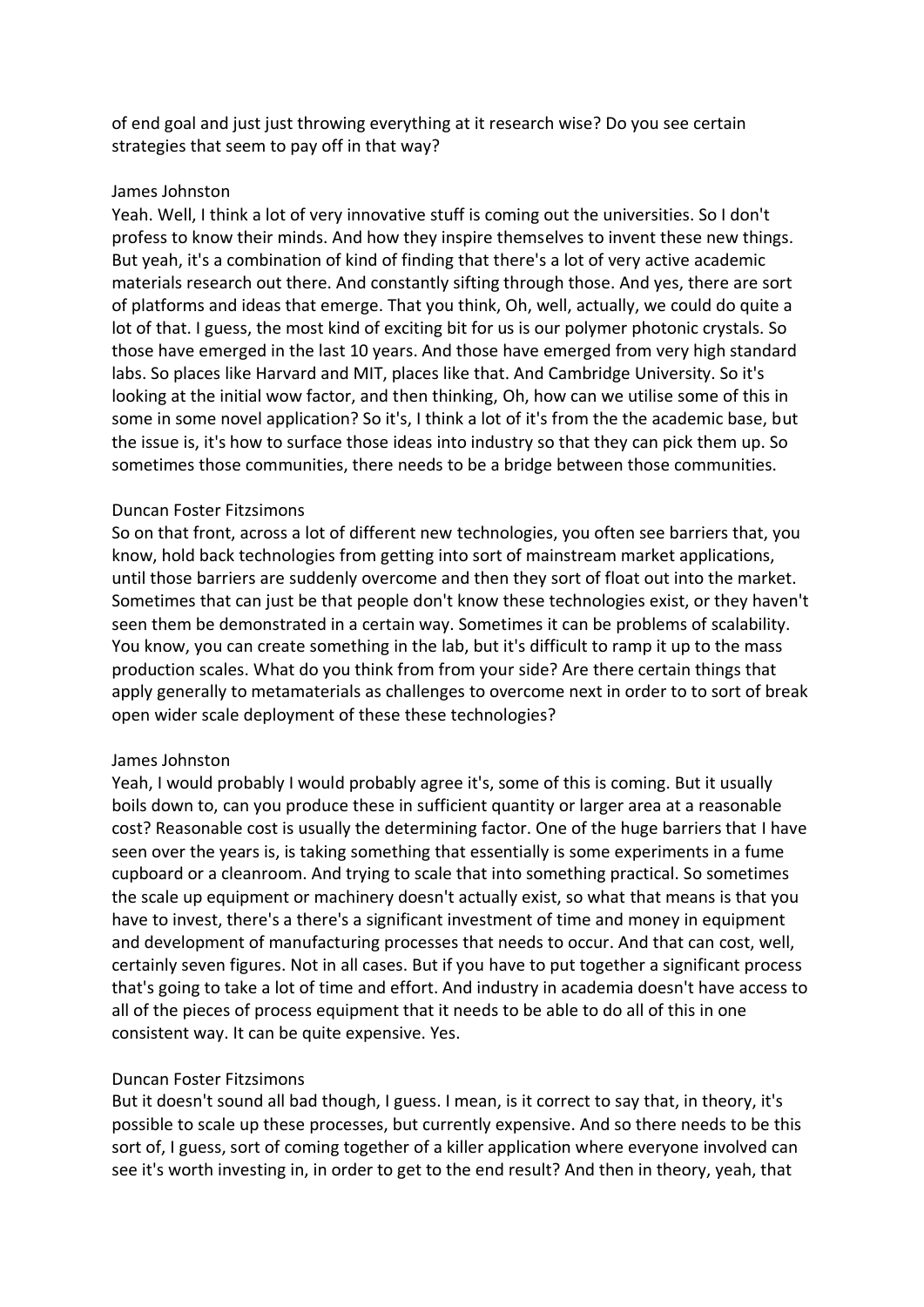the processes can be scaled up and can be deployed and applied in different ways. Once everyone gets on board, as it were.

## James Johnston

Yes, yeah, certainly. And I see the role of collaborative projects are very important here. So because they're, because they're expensive and high technical risk and high financial risk, it makes collaboration through public funded, like the UK Government, or the EU very important to de-risk this. It's a great way to develop these things. And you need to think about how you're developing the potential materials supply chain, at the same time as innovating these things. There's many elements that come together, and it's not so easy. And I think innovators spend probably 99% of their time trying to figure out how on earth to put these things together. That's the hard bit that goes to the crux of what you're trying to do.

# Duncan Foster Fitzsimons

Yeah, fair enough. So on that front, without giving away any big secrets, in general across the your field, do you see any particular metamaterials that you think are sort of going to be the next big thing or if I was to sort of tell my friends and family about it? You know, is there other metal materials that we already have in the home that we don't know about? Are these materials going to start to sort of change our lives in one way or another of the sort you'd see in the newspapers?

# James Johnston

Yeah, I guess I suppose the thing, it because a lot of these materials that you they sort of embedded in the fabric of everyday objects, so you probably wouldn't even give it a second thought so I think one area that I've always had that is sort of interested me is around noise pollution around the home or the office or generally, and, and we're talking about macro structures here. But noise abatement using metamaterials is I think, sort of a real obvious application at the moment. So I think that's exciting. And also, I guess the other sorts of things you might notice in everyday world are things like security stamps. So making things like false colours, or making structures that are very, very hard to reproduce is a very simple demonstration of a metamaterial or a metasurface that can provide assurance to people that the articles that they buy are genuine.

# Duncan Foster Fitzsimons

Does that does that sort of cross into sort of holograms you get on your sort of debit card and things like that.

### James Johnston

Yeah, that's right. So, we do live with metasurfaces and metamaterials all the time. For another example, somebody might invent a light capturing structure for a solar panel. So invent a concentrated system, now, you probably wouldn't notice, you would just buy the solar panels, because on the basis of efficiency, because they were better than the ones that didn't have them. So creating those structures could have a very large impact on the amount of electricity you could generate, or keeping things cool. So structuring things in a way where you could offset the amount of, you know, the climate emission, so they do have such a broad applicability, the trick is to focus, as we constantly say in the office, and pursue